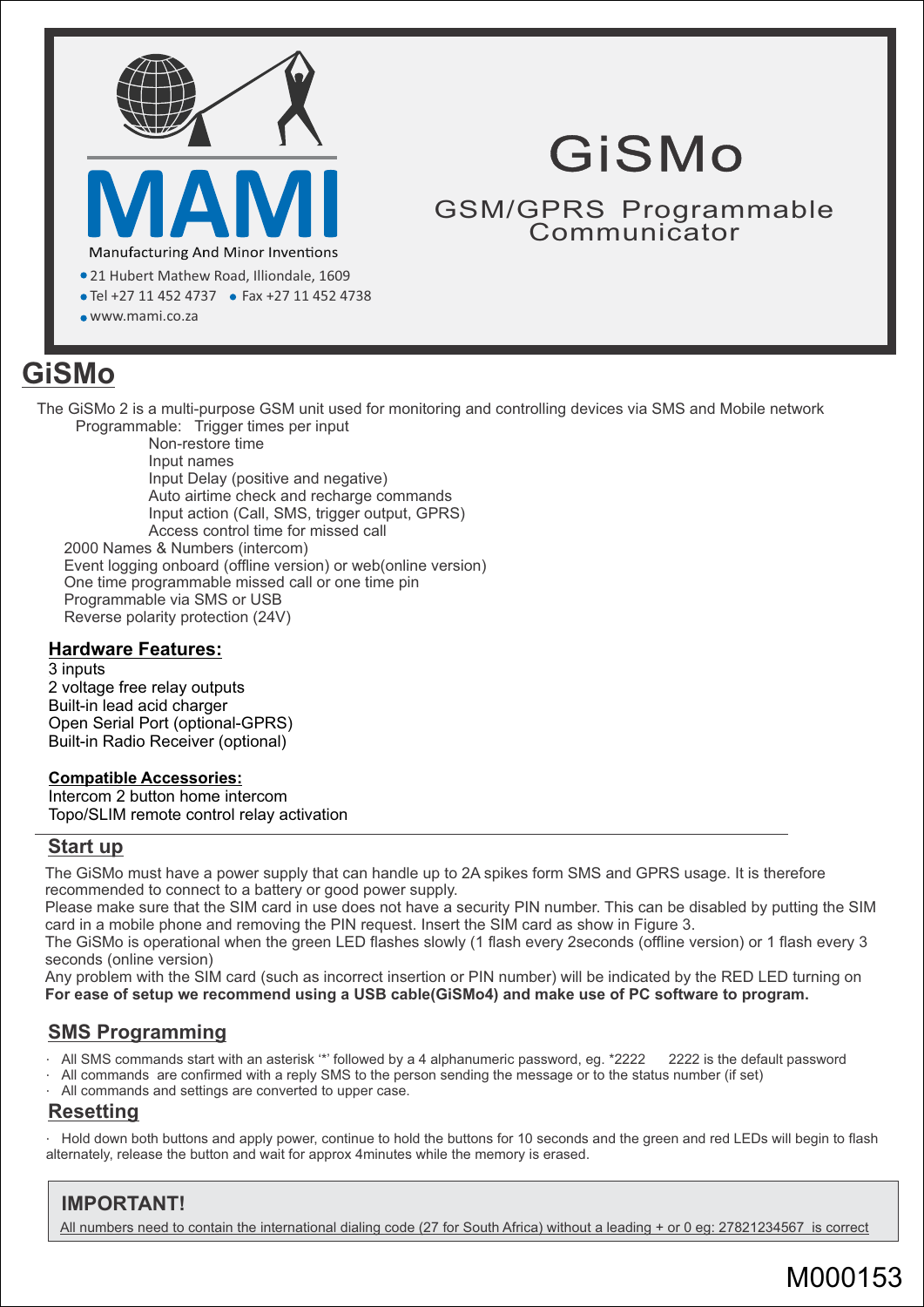# **Connections**





# **SMS PROGRAMMING**

# **INPUT MONITORING**

**SMS** (Send SMS on input trigger)

SMS Format: **\*2222 ADDS=XXXXXXXXXXX**

### **Example: \*2222 ADDS=27821231234**

This will add the selected telephone number to SMS when any input is triggered

**CALL (Call on input trigger - intercom)**

SMS Format: **\*2222 ADDD=XXXXXXXXXXX** 

#### **Example: \*2222 ADDD=27821231234**

This will add the selected telephone number to be called when the relative input is triggered. Numbers are added sequentially so the first number added will be called when input 1 is triggered, second number when input 2 triggered etc

# **DELETING INPUT SMS/DIALING NUMBERS**

SMS Format: **\*2222 DELT=XXXXXXXXXX** 

#### **Example: \*2222 DELT=27821231234**

This will delete the SMS/Dialing number 27821231234

# M000153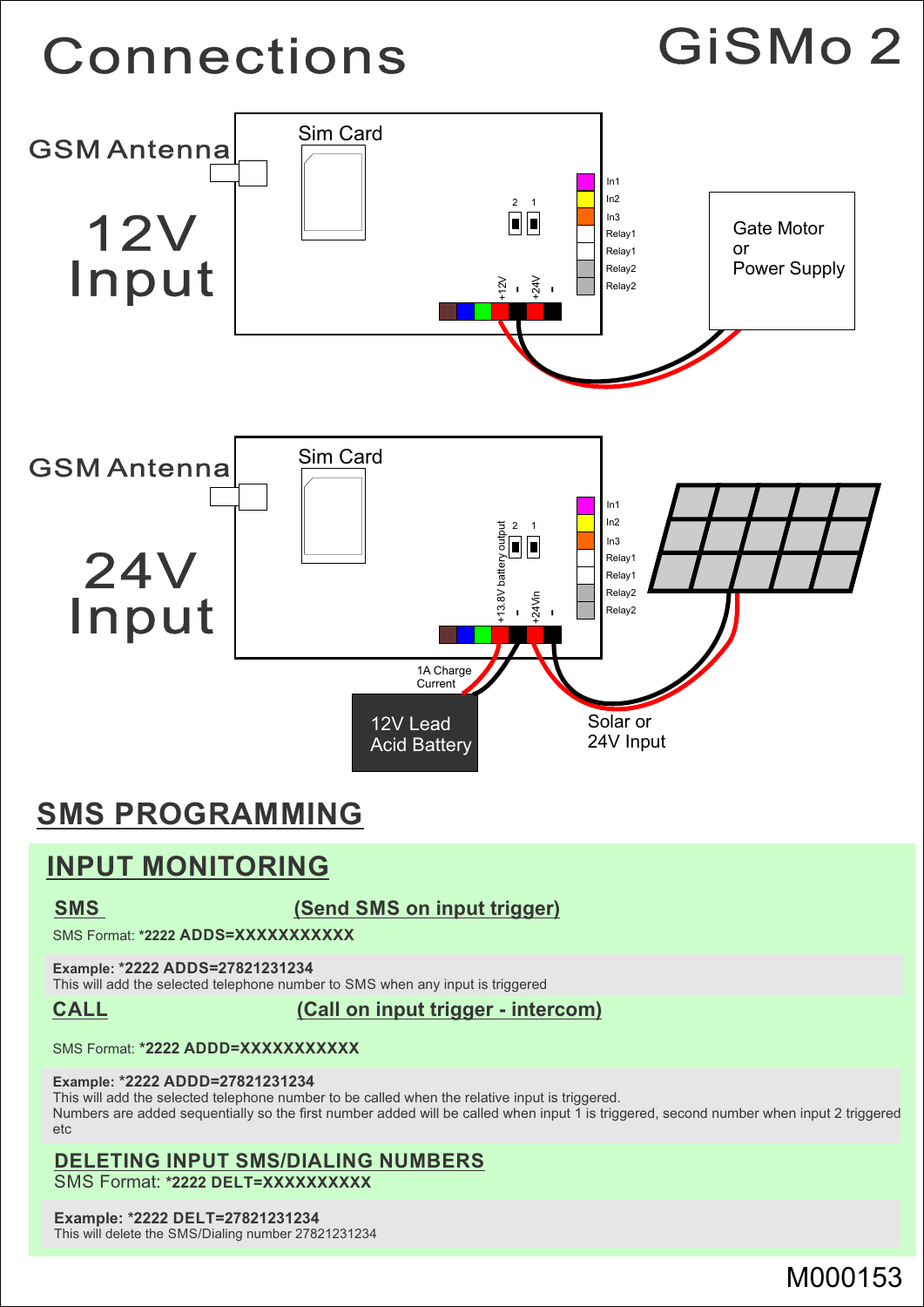# **TRIGGER OUTPUT ON MISSED CALL**

#### **ADDING MISSED CALL NUMBERS**

**Automatic Way**: To add number for a missed call it is also possible to hold down the two buttons until the ORANGE LED begins to flash. This means the units is in programming mode. Any phone calling the unit within the next hour will automatically be added to the system.

#### OR

or

#### **Manual Way (SMS)**:

**\*2222 ADDN=27821231234,123,1,1** This will add 27821231234 as unit 123, user 1 for missed call on relay 1 EXAMPLE: This will add 27821231234 as unit 123, user 3 for missed call on relay 2

#### **DELETE MISSED CALL NUMBER**

**\*2222 DELN=0,123,3** Delete telephone number for unit 123 user 3

**\*2222 DELT=27821231234** Delete number 27821231234

# **TRIGGER OUTPUTS VIA SMS**

 $SET[A]=B$   $A = 1-4$  (input number)  $B = 1,0$  (1=on, 0=off)

PUL[A] A = 1-4 (input number) Pulses according to the Pulse time set in Relay Time Below

#### **Example: \*2222 SET1=1 Turn on Relay 1 \*2222 PUL2 Pulse Relay 2**

### **CHANGING INPUT NAME DESCRIPTIONS AND INPUT SETTINGS**

 $INV : 1 = Inverted, 0 = Normal$ DELAY ON : Input delay to trigger in 100ms (eg 200 =20s) TXTHIGH : High Message (10 characters) 0 : Always 0 Name : Input Name (20 characters) A : INPUT Number (1-4) DELAY\_OFF : Input delay to Restore in 100ms (eg 200 =20s) SMS Format: \*2222 SETI=A,0,Name,INV,TXTHIGH,TXTLOW,DELAY\_ON,DELAY\_OFF TXTLOW : Low/Restore Message (10 characters)

#### **Example**

#### This will program the SMS of "FRONT DOOR OPENED" when input 1 is triggered for 2seconds (see below for setting the number to report to) **\*2222 SETI=1,0,Front\_Door,0,OPENED,CLOSED,100,100**

### **ADVANCED INPUT OPTIONS:**

 $*2222$  NRTI=X :  $X =$  Non Restore Time in 20ms \*2222 TTIM=X :  $X =$  Trigger Time in 20ms

### **SYSTEM COMMANDS**

| Systems name:<br><b>System Password:</b><br><b>Relay Time</b>                                      | *2222 NAME=XXXXXX<br>*2222 PASS=1234<br>*2222 RELAY[A]=X | X is up to 16 characters<br>Set password to 1234<br>$A=1(Relav1), A=2(Relav2)$<br>$X=0(0.5s)$ , $1-9=1-9s$ |
|----------------------------------------------------------------------------------------------------|----------------------------------------------------------|------------------------------------------------------------------------------------------------------------|
| Set Add Airtime Command:                                                                           | *2222 AAIRT = $*100*01*$                                 | (recharge pin will be added to *100*01*)                                                                   |
| Set the Airtime Retrieval Command *2222 GAIRT=*136#<br>Query airtime using command<br>set in GAIRT | *2222 AIRT?                                              |                                                                                                            |
| Add airtime using command<br>set in AAIRT                                                          | *2222 AIRT=XXXXXX                                        | X is the reacharge voucher pin                                                                             |
| HANG up time                                                                                       | $*2222$ HANG=X                                           | X is in seconds                                                                                            |
| Get input and output status                                                                        | *2222 STATUS?                                            |                                                                                                            |
| <b>Status/Master Number</b>                                                                        | *2222 STATNO=278212345678                                |                                                                                                            |
| <b>Clear All numbers</b>                                                                           | *2222 CLEAR=Y                                            |                                                                                                            |

# M000153